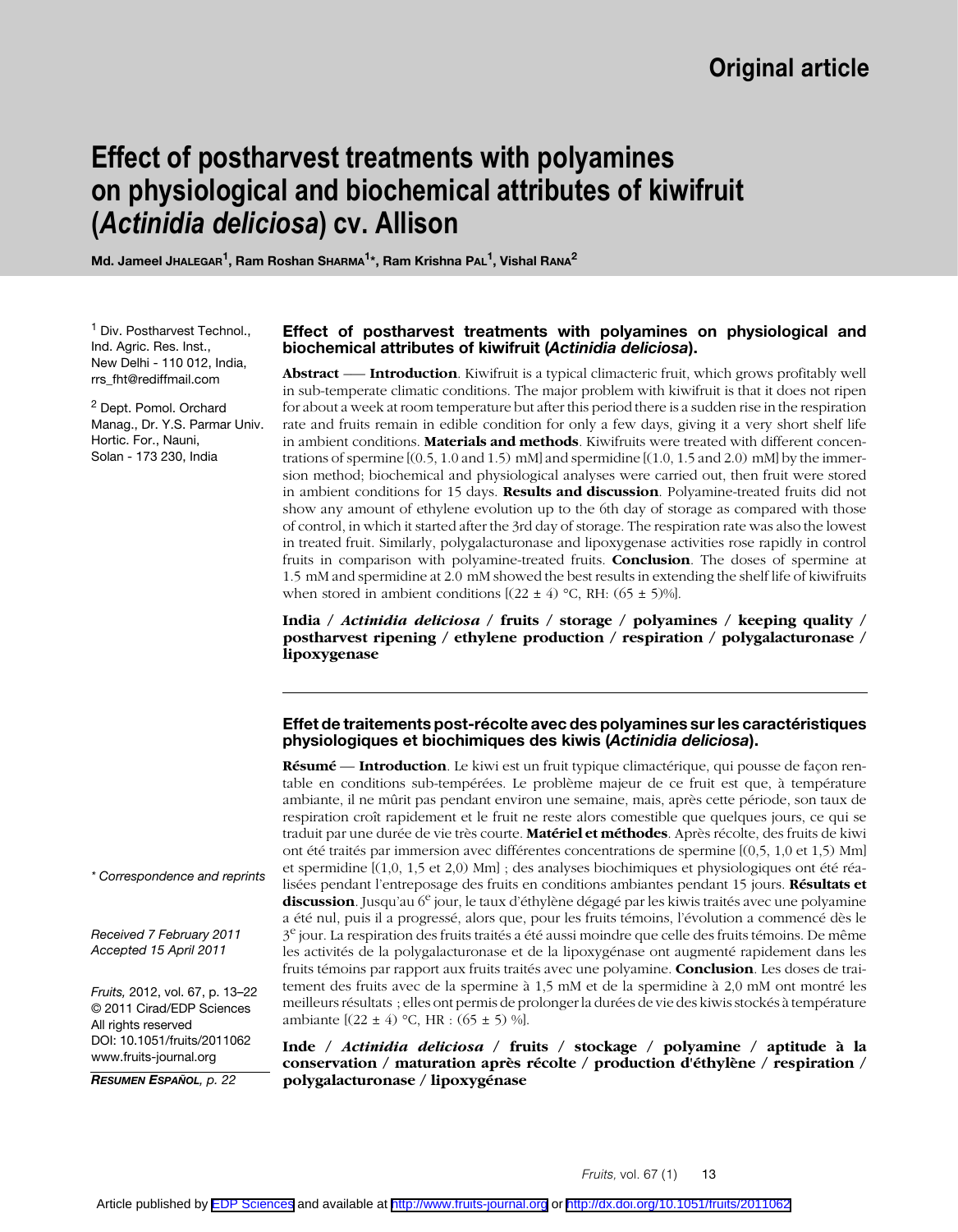# **1. Introduction**

Kiwifruit (*Actinidia deliciosa*) is a very important fruit, as it has a sweet-sour taste, high nutritional value and a unique appearance. It is an excellent source of potassium, vitamin C and vitamin E and has low sugar content. Hence, it is an ideal fruit for diabetic, hypertension and asthma patients [1]. In India, it was introduced in the early sixties but its importance was realised only in recent years and now its area is expanding day by day.

Kiwifruit is a high-value crop but its popularity has not been realised, primarily because its fruits have the problem of premature ripening and flesh softening and it remains in a marketable stage for only a few days [2]. Fruit softening is caused by several physiological and biochemical changes taking place in the fruit after harvesting and during handling, storage or transportation. So, with this concern, there is a need for developing treatments or procedures which reduce its softening by delaying ripening or interfering with physiological and biochemical changes, especially enzymatic activities, to increase its shelf life, which would be very useful for extending its availability in the market.

Different techniques are used to extend the shelf life of fruits in different countries. However, in recent years, scientists the world over have used 1-MCP [3, 4] and polyamines (PAs) for extending the shelf life of some fruits [5, 6]. Polyamines are lowmolecular-weight small aliphatic amines that are used in manipulating a wide range of biological processes in plants and in postharvest management of horticultural crops [7]. The most common polyamines are putrescine (PUT), spermidine (SPD) and spermine (SPM). Polyamines can delay senescence in fruits by inhibiting 1-aminocyclopropane-1-carboxylate (ACC) synthesis [8], which retards the evolution of ethylene, a ripening hormone. Any technique or method which inhibits or reduces the ethylene evolution is regarded as being quite useful for extending the shelf life [3, 6]. Thus, use of polyamines can be an effective tool for delaying ripening and fruit softening by inhibiting activities of deteriorative enzymes

such as polygalacturonase (PG) and lipoxygenase (LOX), which would increase the shelf life of perishable produce. However, to our knowledge, polyamines have not yet been used for regulation of ripening in kiwifruit, which is urgently required for obtaining the useful benefits of polyamines. Thus, the major objective of our study was to investigate the effect of different concentrations of the polyamines spermidine and spermine on several physiological and biochemical attributes of kiwifruit, which are indicators of fruit softening, ripening and overall fruit quality. The outcome of our studies will be of immense importance for the kiwifruit growers on one hand, and consumers on the other hand.

# **2. Materials and methods**

### **2.1. Fruit material**

Kiwifruits cv. Allison were procured from the fruit orchard of Dr. Y.S. Parmar [Univ. Hortic. For. Solan (H.P.), India]. The fruits were harvested at appropriate maturity (TSS: 6.2 ºBrix). The fruits were sorted, graded, packed in corrugated fibreboard boxes cushioned with paper shavings, and then transported to the Division of Postharvest Technology at the Indian Agricultural Research Institute (IARI), New Delhi. In the laboratory, fruits were again sorted to remove bruised and defective ones. They were then treated with different concentrations of spermidine (SPD at 1 mM, SPD at 1.5 mM and SPD at 2.0 mM) and spermine (SPM at 0.5 mM, SPM at 1.0 mM and SPM at 1.5 mM).

# **2.2. Treatment of fruits with polyamines**

Fruits of 'Allison' kiwifruit were divided into four lots and each lot contained 120 fruits, which was replicated three times. Different concentrations of spermidine and spermine were prepared by weighing the known amount of the respective polyamines and dissolving them in distilled water. The fruits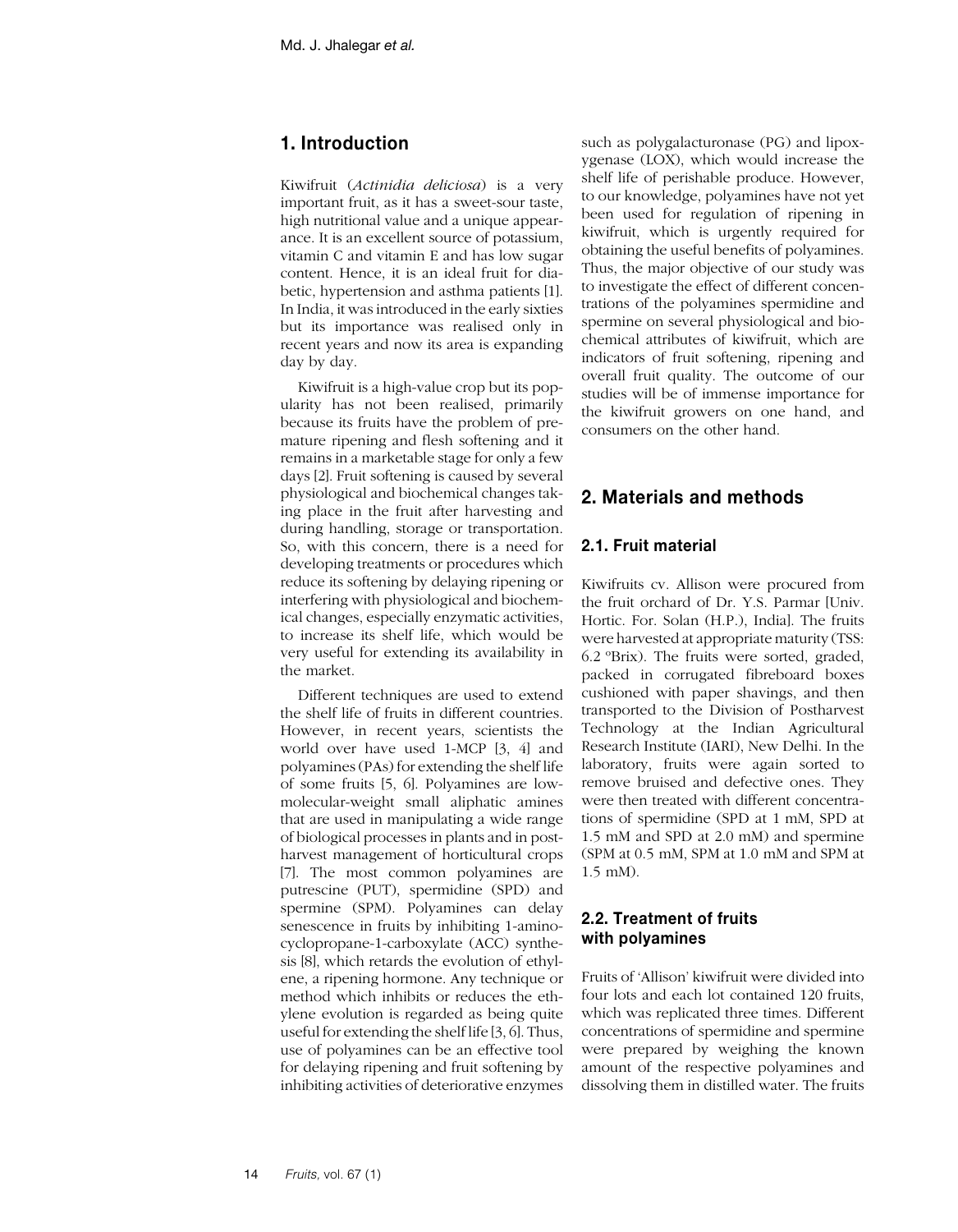were dipped in individual solution for 2 min and after removing from the solution fruits were air-dried under a fan. The fruits in the control were dipped in distilled water for 2 min. The treated as well as untreated fruits were stored at room temperature [(22 ± 4) °C and 65–70% R.H.] for 15 days. Different physiological (respiration and ethylene evolution rate) and biochemical (total phenol, antioxidant activity, polygalactouronase and lipoxygenase activity) parameters of these fruits were monitored at 3-day intervals during storage.

# **2.3. Ethylene evolution and respiration rates**

Ethylene production and respiration rates were measured using the static headspace technique. Two fruits from each replication were selected at random and enclosed in a hermetically sealed container (1,000 mL), fitted with a silicon rubber septum, for 1 h or less. The concentrations of  $O_2$  and  $CO_2$ were recorded in the headspace of the container using a headspace gas analyser (Model: Checkmate  $9900$  O2/CO<sub>2, PBI</sub> Dansensor, Denmark) and expressed as mL  $CO_2$ ·kg<sup>-1</sup>·h<sup>-1</sup>. To determine ethylene, one mL of the headspace atmosphere of the container was withdrawn with a gas-tight syringe and injected into a gas chromatograph (Model HP 5890, Hewlett Packard, USA) which was calibrated using standard ethylene gas (Laser Gases, New Delhi). The gas chromatograph was equipped with a Porapak-N (80–100 mesh) column and a flame ionisation detector (FID). Nitrogen was used as the carrier gas at a flow rate of  $30 \text{ mL-min}^{-1}$ , while hydrogen and air were the fuel gases at flow rates of (25 and 250) mL $\cdot$ min<sup>-1</sup>, respectively. The temperatures in the injector, column and detector were maintained at (110, 60 and 275) °C, respectively, and the rate of ethylene evolution was expressed as  $uL \nvert kg^{-1} \nvert h^{-1}$ .

#### **2.4. Total phenols**

The total phenolic content of the fruit extracts was determined by the Singleton and Ross method [9] with some modifications. Five g of fruit extract were crushed in 10 mL of 80% ethanol and then centrifuged. The homogenate was centrifuged at 15 000 *g* for 20 min at 24 °C and the supernatant was used for assay of total phenols. An aliquot of 0.5 mL of the sample was added to 2.5 mL of 0.2 N Folin-Ciocalteau (FC) reagent and left for 5 min. Two mL of 20% of  $\text{Na}_2\text{CO}_3$ was then added and the total volume made up to 25 mL using 80% ethanol. The above solution was then incubated in a boiling water bath for 15 min until it became blueblack. Absorbance was measured at 760 nm using a 1-cm cuvette in a Perkin-Elmer UV-VIS lambda 25 spectrophotometer. Gallic acid (0–800 mg·L<sup>-1</sup>) was used to produce a standard calibration curve. The total phenolic content was expressed in mg of gallic acid equivalents (GAE) per 100 g of extract.

### **2.5. Antioxidant activity**

Antioxidant activity in kiwifruit was determined by following the CUPric Reducing Antioxidant Capacity (CUPRAC) method, which was standardised by Apak *et al.* [10]. To determine antioxidant activity, copper (II) chloride solution, a neocuproine alcoholic solution, and an ammonium aqueous buffer (pH 7) were mixed and then measurements of the developed colour were taken after 30 min in a spectrophotometer at absorbance at 450 nm. To a test tube, 1 mL each of copper (II) chloride solution  $(10^{-2} \text{ M})$ , neocuproine solution (Nc) of  $7.5 \times 10^{-3}$  M, and ammonium acetate  $(NH_4$ Ac) buffer (pH 7) solution were added. Antioxidant sample (or standard) solution  $(0.1$  mL) and  $H<sub>2</sub>0$   $(1.0$  mL) were added to the initial mixture so as to make the final volume 4.1 mL. The tubes were then capped and after 1 h, the absorbance at 450 nm was recorded against a reagent blank. The standard calibration curve of each antioxidant compound was constructed as absorbance *versus* concentration. The molar absorptivity of the CUPRAC method for each antioxidant was found from the slope of the calibration line concerned and the antioxidant activity was expressed as umol  $Trolox·g^{-1}$ .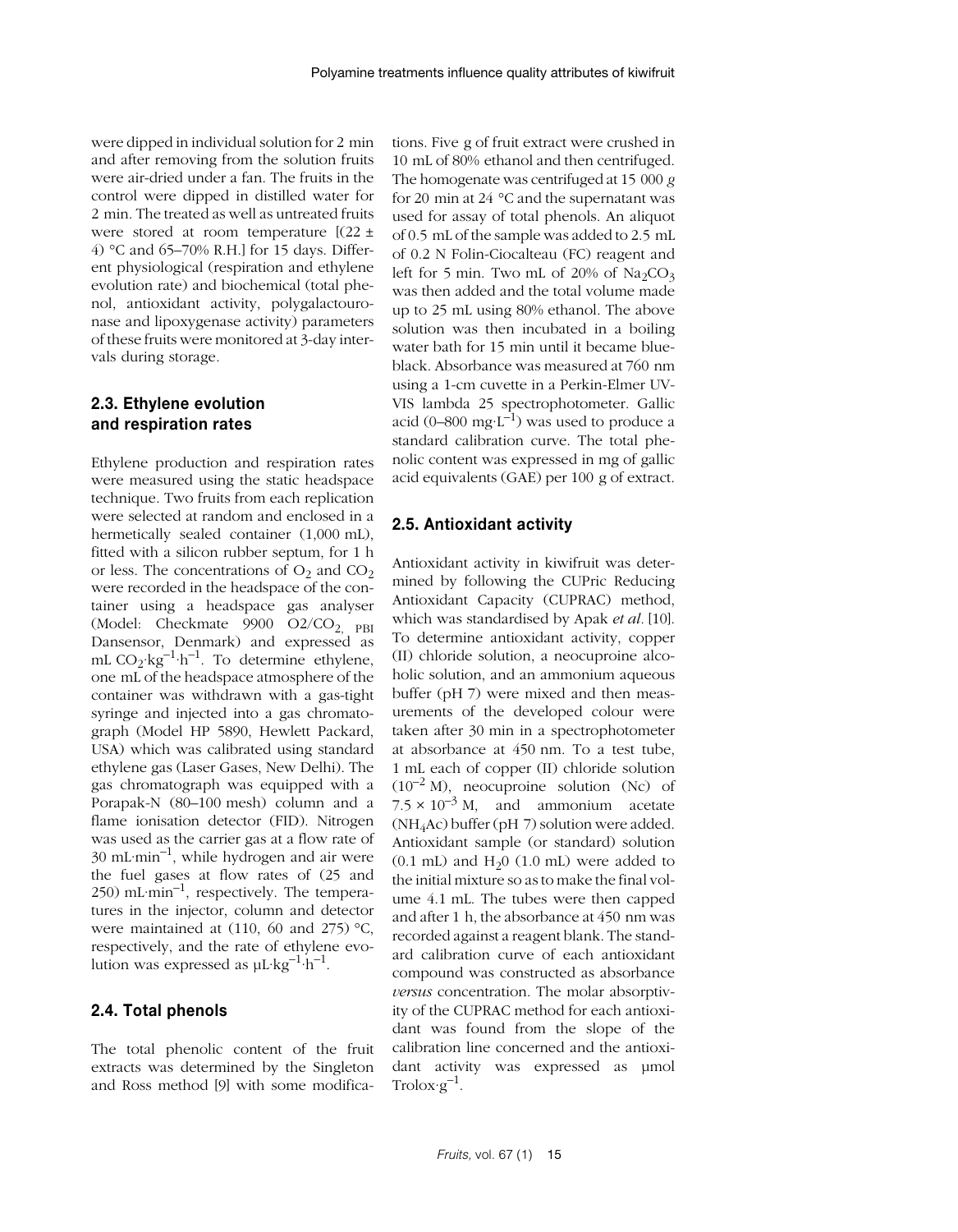### **2.6. Polygalacturonase activity**

Polygalacturonase (PG) activity in kiwifruits was measured following the method of Lazan *et al*. [12] with minor modifications. One gram of kiwi pulp was weighed and homogenised in 10 mL sodium acetate buffer  $(0.2 M, pH 6.0)$  with a pinch of Na2S2O4 and polyvinylpyrrolidone (PVP) in a chilled mortar. The homogenate was centrifuged at 15000  $g$  for 20 min at  $4^{\circ}$ C and the supernatant was used for the assay of polygalacturonase (PG) activity. The PG enzyme assay mixture consisted of 0.45 g of pectin and 0.1 g casein dissolved in 0.4% sodium acetate buffer (pH 3.8) and then the solution was diluted to 100 mL with 0.4% sodium acetate buffer (pH 3.8). To measure the PG enzyme activity, 0.2 mL of enzyme extract was added to 2 mL of assay mixture and incubated at 37 °C for 2 h. From this incubated mixture, 0.05 mL was added to 1 mL 5% phenol, followed by 5 mL of  $96\%$  H<sub>2</sub>SO<sub>4</sub>, which was poured over the mixture and allowed to react for 15 min. The content was diluted with 5 mL distilled water, thoroughly mixed and cooled to room temperature. The absorbance was recorded at 490 nm in a spectrophotometer (double beam UV- VIS spectrophotometer UV5704SS). The blank was prepared by adding distilled water instead of enzyme extract to the assay mixture. The reagents used were sodium acetate buffer (0.2 M, pH 6.0), 0.4% sodium acetate buffer (pH 3.8) and 5% phenol solution. Polygalacturonase activity was expressed as  $\mu$ g galacturonic acid fresh weight·g<sup>-1</sup>·h<sup>-1</sup> (OD at 288.07 nm).

# **2.7. Lipoxygenase activity**

Lipoxygenase (LOX) activity in kiwifruits was measured following the method of Axelrod *et al.* [11] with minor modifications. Preparation of crude enzyme extract: one g of kiwifruit pulp was weighed and homogenised in 10 mL of EDTA which was icecooled in a prechilled pestle and mortar. The homogenate was centrifuged at 15000 *g* for 20 min at 4 °C and the supernatant was used for assay of lipoxygenase activity. Enzyme assay was carried out; firstly, 50 µL of

enzyme extract were added to 2.975 mL of substrate solution in a cuvette and readings were recorded for 3 min at 30-sec intervals. Absorbance was recorded at 234 nm in a spectrophotometer (double beam UV- VIS spectrophotometer UV5704SS). The blank was prepared by using a substrate solution. Before this, a substrate was prepared by taking 35 µL Tween-20 in a beaker. To this, linoleic acid was added and 0.2 M NaOH was added to dissolve it completely. Once all of the linoleic acid was dissolved, the final volume was made up to 100 mL by using 0.1 M phosphate buffer (pH 6.5) and then the pH was brought down to 6.5 by adding 0.2 M HCl. The reagents used were EDTA 0.5 M and phosphate buffer (0.1 M, pH 6.5). Lipoxygenase activity was expressed as  $\mu$ mol·min<sup>-1</sup>·g<sup>-1</sup> fresh weight.

# **2.8. Statistical design and analysis of data**

The experiment was laid out in a factorial CRD design with each treatment consisting of 120 fruits with three replications. The data obtained from the experiments were analysed as per design and the results were compared with ANOVA by calculating the coefficient of deviation (Panse and Sukhatme [13]).

# **3. Results and discussion**

# **3.1. Effects of polyamines on respiration rate**

Respiration rate is a major metabolic process taking place in harvested produce. It is a basic process of life, which is directly related to maturation, handling, transportation and subsequent storage life. In our investigation, we found that the kiwifruit treated with spermine at 1.5 mM showed the lowest respiration rate, significantly followed by spermidine at 2.0 mM (*figure 1*). The effect of the anti-senescence properties of polyamines and favourable water activity might have lowered the respiration activity in treated fruits. Khan *et al.* have also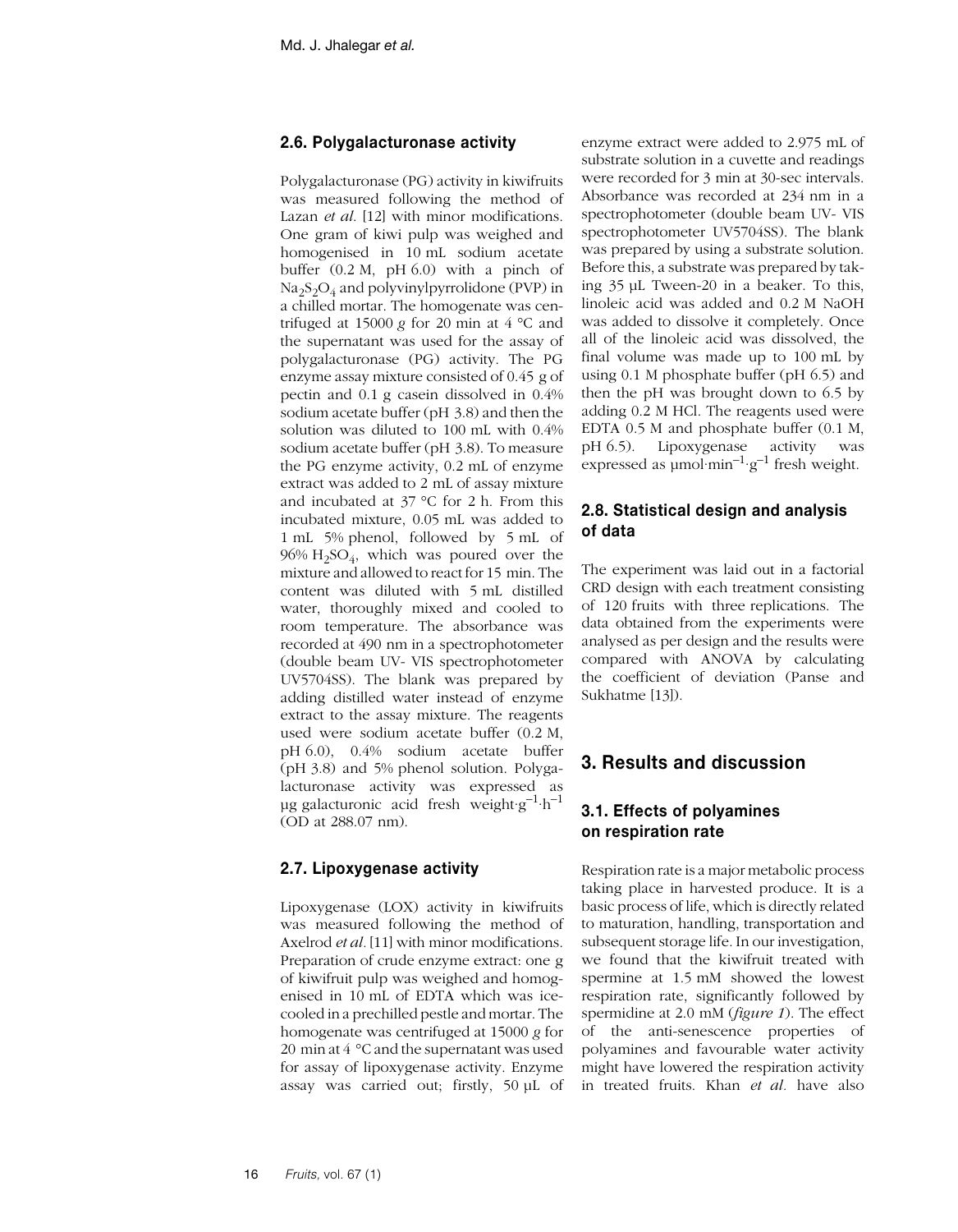reported that putrescine retarded fruit softening in 'Angelino' plums during low-temperature storage [14]. In our studies, the respiration rate increased significantly with the increase in the storage period, which may be due to utilisation of accumulated sugars through respiration, as one theory indicates that there is always accumulation of sugars in the fruit tissue and this has to be reduced by burning of the produced sugars by the process of respiration. Although, as of now, it is not clear as to why there is an increase in sugars with the increase in storage period. Our studies are in line with the findings of Malik and Singh [15] and Khan and Singh [16], who reported that polyamine-treated mango and plum fruits, respectively, exhibited a significantly lower mean respiration rate as compared with controls, and hence they ripened more slowly than untreated fruits.

### **3.2. Effects of polyamines on ethylene evolution**

Being a climacteric fruit, kiwifruit has been reported to be a high ethylene generator [17]. Our investigations indicated that untreated fruits evolved quite a high amount of ethylene from the 3rd day onwards but polyamine-treated fruits showed no evolution of ethylene until the 6th day of storage, with spermine at 1.5 mM being the most effective, followed by spermidine at 2 mM (*figure 1*). Bouchereau *et al*. concluded that spermidine is the most effective superoxide radical scavenger, and is considered to be helpful in ethylene synthesis and evolution [18]. Thus, lower ethylene evolution in polyamine-treated fruits may be due to suppression of ethylene evolution. It is well documented that polyamine and ethylene biosynthesis are linked through the common precursor S-adenosylmethionine (SAM), and they use the common precursor SAM for their biosynthesis, but these two molecules show opposite effects in relation to senescence [7, 19]. The ethylene biosynthesis could also be modulated by the *in vivo* biosynthesis of polyamines since ethylene and polyamine biosynthetic pathways share SAM as a common intermediate and could compete for the available SAM during senes-



cence [19]. Further, in untreated fruits, ethylene evolution showed its highest peak (57.5  $C_2H_4$  µL·kg<sup>-1</sup>·h<sup>-1</sup>) on the 12th day and then it declined thereafter, whereas in polyamine-treated fruits ethylene evolution showed a significantly increasing trend with the increase in storage period but at a slower rate (*figure 1*). Ethylene evolution increased with increase in storage period, which may be due to increased senescence, which triggered ethylene evolution [20]. Our study corroborates those of other authors who reported reduction in ethylene production following polyamine treatments in peach [20] and apricot [21].

#### **Figure 1.**

Respiration rate and ethylene evolution of kiwifruit cv. Allison as influenced by treatment with different concentrations of polyamines before storage.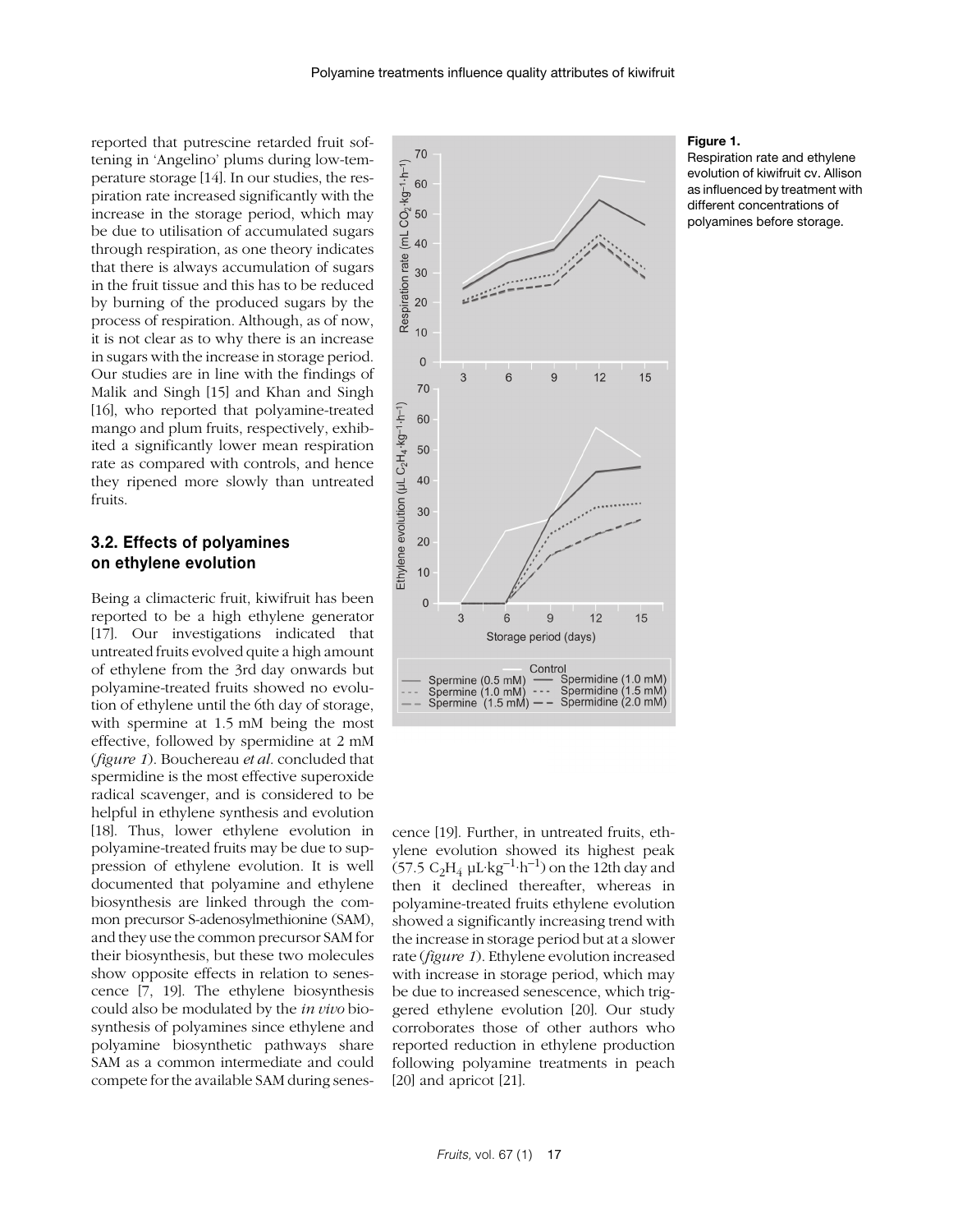

#### **Figure 2.**

**Figure 3.**

before storage.

treatment with polyamines

Total phenols in kiwifruit cv. Allison as affected by pretreatment with polyamines before storage.



### **3.3. Effects of polyamines on total phenols**

We observed that, in kiwifruit, total phenols decreased with the increase in storage period, and were significantly lower in untreated fruits than in polyamine-treated fruits. Total phenols in kiwifruit cv. Allison decreased from the 3rd day onwards  $(33.9 \text{ mg} \cdot 100 \text{ g}^{-1})$  up until the 15th day of storage (14.3 mg·100 g–1) (*figure 2*). This

decline in phenolics with advancement of the storage period may be attributed to the activity of polyphenol oxidase (PPO) [22]. The loss in astringency which occurs during ripening is probably connected with increased polymerisation of tannins, as reported by Mellenthin and Wang [23]. Further, fruits receiving spermine at 1.5 mM showed the highest mean total phenols (29.8 mg·100  $g^{-1}$ ), significantly followed by those which received spermidine at 2.0 mM (28.9 mg·100  $g^{-1}$ ) (*figure 2*). The slower rate of degradation of phenolics in polyaminetreated fruits apparently indicates that they play an important role in delaying the activity of polyphenol oxidase enzymes due to delay in the respiratory activity of the fruits. Seiler and Raul [5] and Kuasno *et al*. [6] have reviewed the role of polyamines in plants and reported that they help to maintain or increase the content of phenolic compounds in fruits. Similarly, Mirdehghan *et al*. have reported that polyamine application maintains functional properties in stored pomegranate arils [24].

# **3.4. Effects of polyamines on antioxidant capacity**

Fruits act as free radical scavengers by donating a pair of electrons and neutralising free radicals, which are oxidising in nature and harm-causing agents. We observed from our studies that the antioxidant capacity in polyamine-treated fruits was better than in untreated fruits, in which we could notice a rapid loss in antioxidant capacity. Antioxidant capacity of plant produce is mainly because of the presence of pigments, vitamins and phenols. These antioxidants are well preserved by polyamines, which are basically anti-senescence agents [5–7]. Thus, it is easily understandable that the higher retention of pigments, vitamins and phenols in treated fruits will certainly contribute towards the higher antioxidant capacity of the treated fruits compared with control. Among the different fruits treated with polyamines, fruits that were pre-treated with spermine at 1.5 mM showed the best antioxidant capacity (31.0 µmol Trolox $g^{-1}$ ); they were equally followed by those pre-treated with spermidine at 2 mM (30.0 µmol Trolox $g^{-1}$ )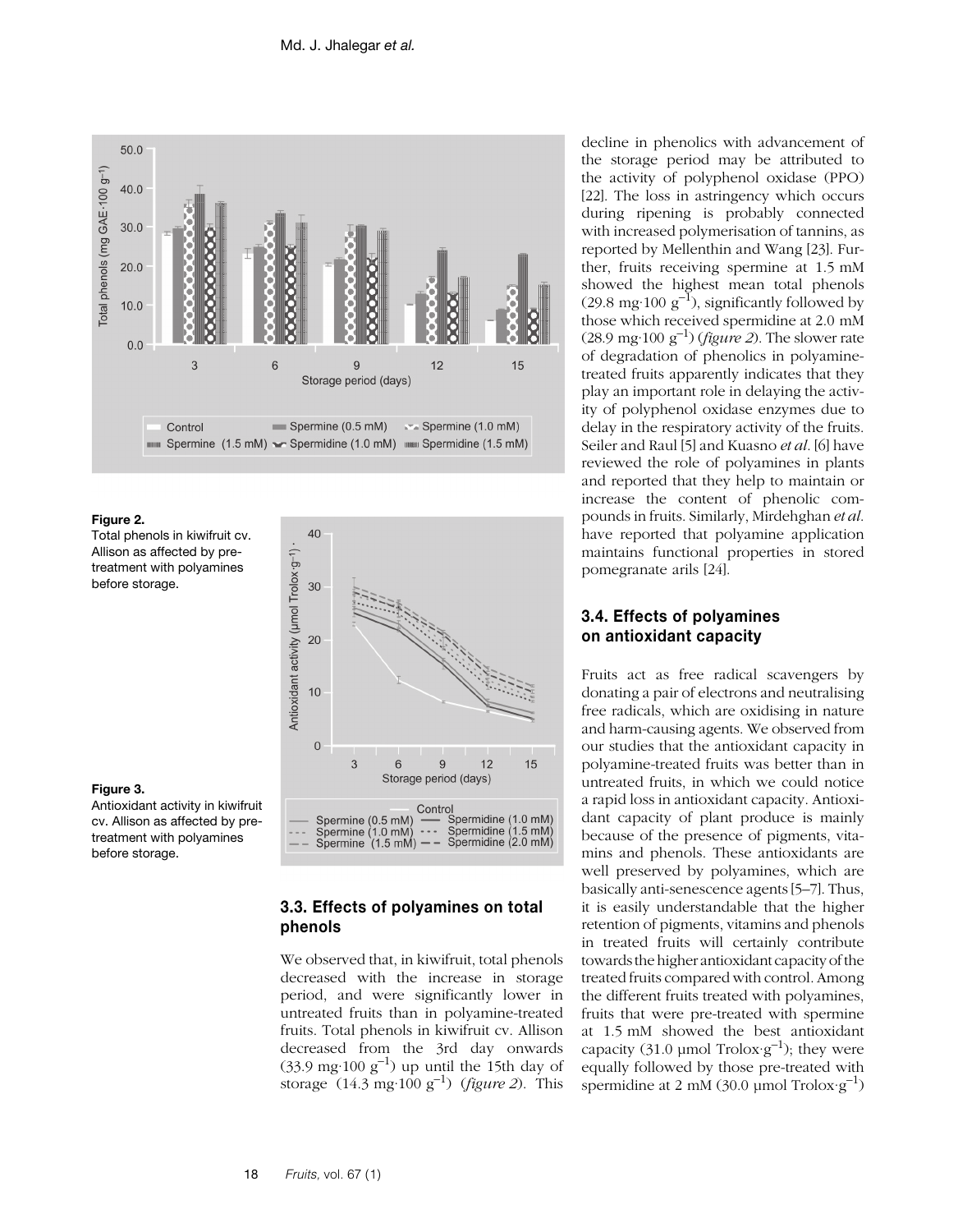(*figure 3*). Antioxidant capacity decreased significantly with the increase in storage period (*figure 3*). This is supported by the study of Connor *et al*. in blueberry (*Vaccinium* sp.), who reported a decrease in antioxidant capacity with the increase in storage period [25]. There is a controversial debate in the literature about the influence of vitamin C on the antioxidant capacity of fruit and vegetables [26]. On the other hand, it is also known that fruit with high antioxidant capacity generally contain more antioxidants and most of these antioxidants have been shown to be phenolic compounds, and in particular flavonoids [25, 26]. Tavarini *et al*. studied and reported correlation studies on antioxidants and phytochemical constituents responsible for antioxidant capacity in kiwifruit, and suggested that, in kiwifruit, vitamin C contributed to antioxidant capacity much more than other antioxidant constituents (phenols or carotenoids) [27]. On the other hand, kiwifruit is characterised by a high content of vitamin C and a small amount of phenolics [28].

### **3.5. Effects of polyamines on polygalacturonase activity**

Polygalacturonase (PG) is an important enzyme responsible for fruit softening. With decreased PG activity, fruit softening is delayed, thereby increasing the shelf or storage life. Our study indicated that untreated fruits exhibited much higher PG activity than polyamine-treated fruits, and fruits receiving spermine at 1.5 mM showed the lowest PG activity, followed by spermidine at 2.0 mM (*figure 4*). Such effects of polyamines on PG activity can be explained on the basis of their role in the plant system. It is well known that polyamines play an important role in increasing fruit firmness by regulating the enzyme polygalacturonase, which is the key enzyme involved in the hydrolytic cleavage of  $\alpha$ -(1-4)-galacturonan linkage [29] and is responsible for pectin disassembly during fruit ripening [30]. The effect of polyamines on maintaining fruit firmness can also be attributed to their cross-linkage to the carboxyl group of the pectic substances in the cell wall, resulting in rigidification, which blocks the access of degrading enzymes



(PG) and thereby reduces the rate of fruit softening [31]. Among the different treatments of polyamines, fruits receiving spermine at 1.5 mM showed the lowest PG activity (53.3 µg-galacturonic acid-FW  $g^{-1}$ ·h<sup>-1</sup>), followed by spermidine at 2.0 mM (52.3 µggalacturonic acid-FW g–1·h–1) (*figure 4*). For the polyamine-treated fruits, polygalacturonase activity increased significantly with storage (108.5 µg-galacturonic acid-FW  $g^{-1} \cdot h^{-1}$ ) and then declined sharply from the 15th day (42.2 µg-galacturonic acid-FW g–1·h–1) of storage (*figure 4*). The increase in PG activity with the progressive increase in storage time may be ascribed to decreased fruit firmness and increased softening of the fruits by the loss of membrane integrity [30].

#### **Figure 4.**

Effect of polyamine treatments on polygalacturonase and lipoxygenase activity for kiwifruit cv. Allison during storage.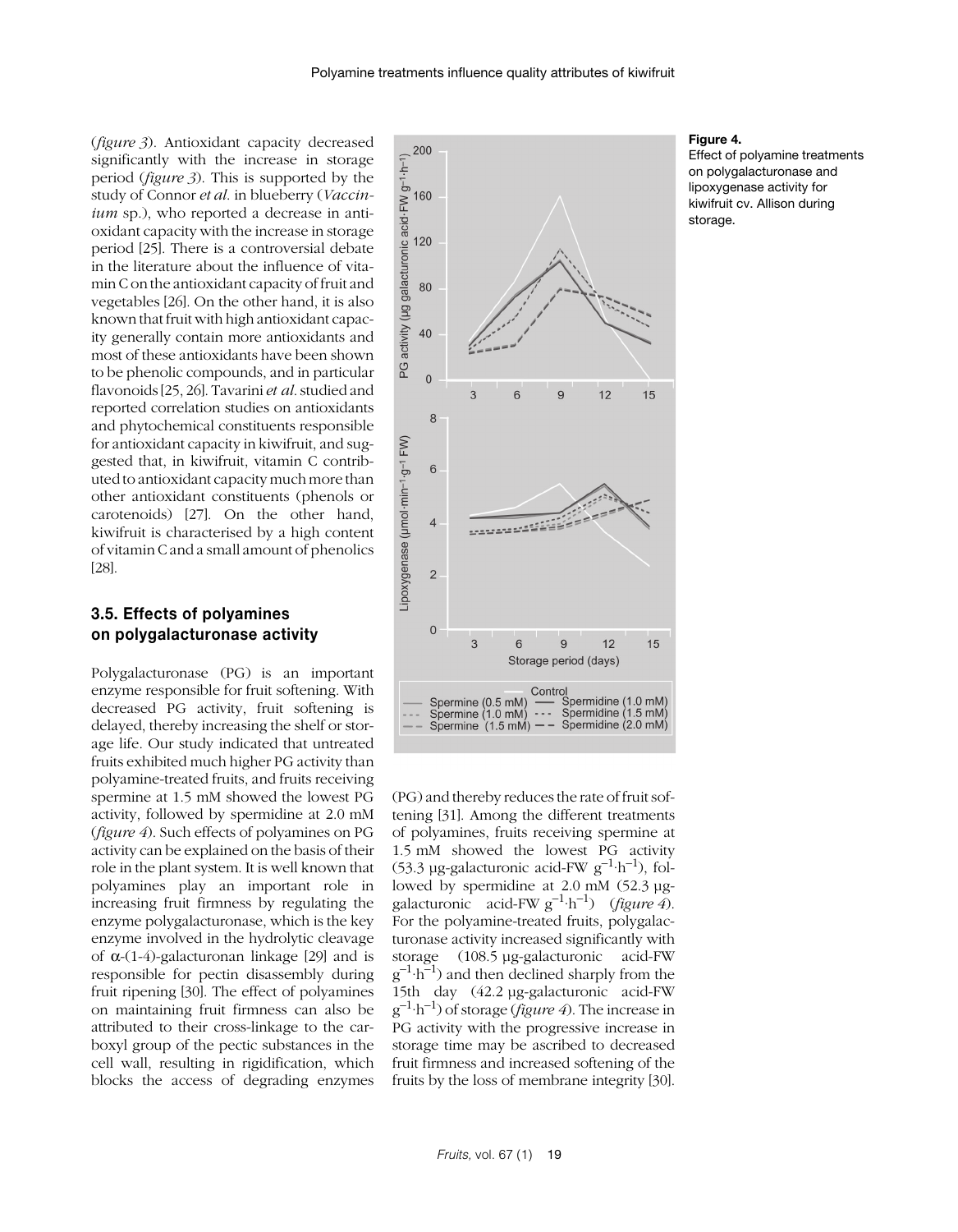# **3.6. Effects of polyamines on lipoxygenase activity**

Lipoxygenase (LOX) is considered as one of the major enzymes responsible for senescence and membrane deterioration in a number of plant tissues [32]. In our study, interestingly, we observed that the LOX activity in kiwifruit increased from the 3rd day to its peak on the 12th day of storage for the polyamine-treated fruits but, in fruits treated with spermine at 1.5 mM and spermidine at 2.0 mM, it was postponed until the 15th day of storage (*figure 4*). Among the different treatments of polyamines, fruits receiving spermine at 1.5 mM and spermidine at 2.0 mM showed equal and the lowest LOX activity  $(4.1 \text{ µmol·min}^{-1} \text{·g}^{-1} \text{FW})$ , but the other treatments of spermine and spermidine gave intermediate results and showed their respective peaks on the 12th day, showing a slight improvement over their untreated counterparts. Tadolini observed that polyamines act as antioxidants by inhibiting lipid peroxidation, which is accounted for by the ability of polyamines to form a ternary complex with iron and the phospholipid polar heads that may change the susceptibility of  $Fe^{2+}$  to auto-oxidation and thus its ability to generate free oxygen radicals [33]. Similarly, Borrell *et al*. suggested that inhibition of lipid peroxidation may be one of the mechanisms responsible for the anti-senescence effects of the polyamines [34]. The increase in LOX activity with the increase in storage period may be due to the progressive increase in fruit softening.

# **4. Conclusions**

From our studies, it can be concluded that all polyamines had a significant effect on fruit ripening, total phenols, antioxidant capacity and softening over control, with no adverse effect on quality parameters of kiwifruit cv. Allison. Of the polyamines, spermine was much more effective than spermidine. Of the different concentrations of polyamines, spermine at 1.5 mM and spermidine at 2 mM were the most effective

doses, which delayed fruit ripening by about 6 days, with a significant and effective increase in some quality parameters over control, thereby increasing the postharvest life of Allison kiwifruit by 6 days. Such fruits were acceptable for up to 15 days under ambient conditions in comparison with 9 days in control.

# **References**

- [1] Chattophdayy T.K., A textbook on pomology, vol. IV, Kalyani Publ., Ludhiana, India, 2008.
- [2] Crisosto C.H., Crisosto, G.M., Understanding consumer acceptance of early harvested 'Hayward' kiwifruit, Postharvest. Biol. Technol. 22 (2000) 205–213.
- [3] Schotsmans W.C., Prange R.K., Binder B.M., 1-Methylcyclopropene: mode of action and relevance in postharvest horticulture research, Hortic. Rev. 35 (2009) 263– 313.
- [4] Plainsirichai M., Trinol U., Turner D. W., 1-MCP reduces water loss and extends shelf life of fruits of rose apple (*Syzygium jambos* Alston) cv. Tabtin Chan, Fruits 65 (2010) 133– 140.
- [5] Seiler N., Raul F., Polyamines and apoptosis, J. Cell Mol. Med. 9 (2005) 623–642.
- [6] Kusano T., Yamaguchi K., Berberich T., Takahashi Y., Advances in polyamine research, Curr. Topics Plant Res. 120 (2007) 345–350.
- [7] Galston A.W., Sawhney K., Polyamine and plant physiology, Plant Physiol. 94 (1990) 406–410.
- [8] Lee M.M., Lee S.H., Park K.Y., Effects of spermine on ethylene biosynthesis in cut carnation (*Dianthus caryophyllus* L.) flowers during senescence, J. Plant Physiol. 151 (1997) 68–73.
- [9] Singleton V.L., Ross J.A., Colorimetry of total phenolics with phosphomolybdic-phosphotungstic acid reagents, Am. J. Enol. Vitic. 16 (1965) 144–158.
- [10] Apak R., Guclu K., Ozyurek M., Karademir S.E., Novel total antioxidants capacity index for dietary polyphenol and vitamins C and E using their cupric ion reducing capability in the presence of neocuprine: CUPRAC method, J. Agric. Food Chem. 52 (2004) 7970–7981.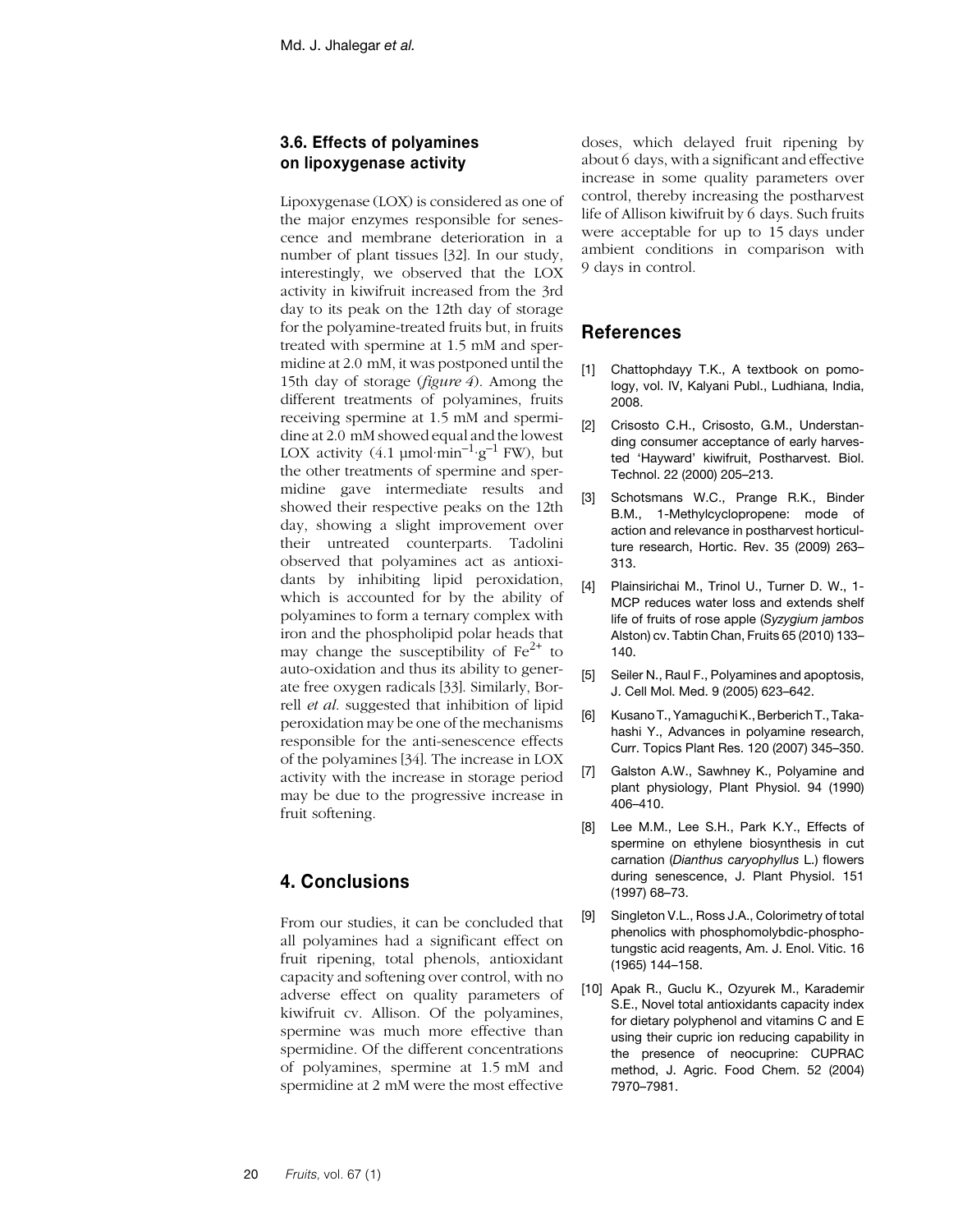- [11] Axelrod B., Cheesbrough T.M., Leakso S., Lipoxygenase from soybeans, Methods Enzymol. 7 (1981) 443–451.
- [12] Lazan H., Ali Z. M., Liang K. S., Yee K. L., Polygalacturonase activity and variation in ripening of papaya fruit with tissue depth and heat treatment, Physiol. Plant. 77 (1989) 93–98.
- [13] Panse V.G., Sukhatme P.V., Statistical methods for agricultural workers, ICAR, New-Delhi, Inde, 1984.
- [14] Khan A.S., Singh Z., Abbasi N.A., Pre-storage putrescine application suppresses ethylene biosynthesis and retards fruit softening during low temperature storage in 'Angelino' Plum, Postharvest Biol. Technol. 46 (2007) 36–46.
- [15] Malik A.U., Singh Z., Pre-storage application of polyamines improves shelf-life and fruit quality of mango, J. Hortic. Sci. Biotechnol. 80 (3) (2005) 363–369.
- [16] Khan A. S., Singh Z., Pre-harvest application of putrescine influences japanese plum fruit ripening and quality, Food Sci. Technol. Int. 16 (2010) 53–64.
- [17] Kim H.O., Hewett E.W., Lallu N., The role of ethylene in kiwifruit softening, Acta Hortic. 498 (1999) 255–262.
- [18] Bouchereau A., Aziz A., Larher F., Martin-Tanguy J., Polyamines and environmental challenges: recent developments, Plant Sci. 140 (1999) 103–125.
- [19] Katoh Y., Hasegawa T., Suzuki T., Fujii T., Effect of 1-aminocyclopropane 1-carboxylic acid production on the changes in the polyamine levels in Hiproly barley callus after auxin withdrawal, Agric. Biol. Chem. 51 (1987) 2457–2463.
- [20] Bregoli A.M., Scaramagali S., Costa G., Sabatini E., Ziosi V., Biondi S., Torrigiani P., Peach (*Prunus persica*) fruit ripening: aminoethoxyvinylglycine (AVG) and exogenous polyamines affect ethylene emission and flesh firmness, Physiol. Plant. 114 (2002) 472–481.
- [21] Martinez-Romero D., Valero D., Riquelme F., Zuzunaga M., Serrano M., Burlo F., Carbonell A., Infiltration of putrescine into apricots helps handling and storage, Acta Hortic. 553 (2001) 189–192.
- [22] Sharma R.R., Singh C.N., Goswami A.M., Polyphenol oxidase activity in mango (*Mangifera indica* L.) in relation to flowering behaviour and the malformation incidence, Fruits 56 (2001) 219–224.
- [23] Mellenthin W.M., Wang C.Y., The relationship of premature ripening of Bartlett pears to preharvest temperatures, Acta Hortic. 69 (1977) 281–286.
- [24] Mirdehghan S.H., Rahemi M., Serrano M., Guillen F., Martínez-Romero D., Valero D., The application of polyamines by pressure or immersion as a tool to maintain functional properties in stored pomegranate arils, J. Agric. Food Chem. 55 (2007) 755–760.
- [25] Connor A.M., Luby J.J., Hancock J.F., Berkheimer S., Hanson E., Changes in fruit antioxidant activity among blueberry cultivars during cold-temperature storage, J. Agric. Food Chem. 50 (2002) 893–898.
- [26] Guo A., Yang J., Wei J., Li Y., Xu J., Jaing Y., Antioxidant activities of peel, pulp and seed fractions of common fruit as determined by FRAP assay, Nutr. Res. 23 (2003) 1719– 1726.
- [27] Tavarini S., Deglinnocenti E., Remorini D., Massai R., Guidi L., Antioxidant capacity, ascorbic acid, total phenols and carotenoids changes during harvest and after storage of Hayward kiwifruit, Food Chem. 107 (2008) 282–288.
- [28] Gil M.I., Aguayo E., Kader A.A., Quality changes and nutrient retention in fresh-cut versus whole fruits during storage, J. Agric. Food Chem. 54 (2006) 4284–4296.
- [29] Fischer R.L., Bennett A.B., Role of cell wall hydrolysis in fruit ripening, Plant Mol. Biol. 42 (1991) 675–703.
- [30] Sitrit Y., Bennett A.B., Regulation of tomato fruit polygalacturonase mRNA accumulation by ethylene: a re-examination, Plant Physiol. 116 (1998) 1145–1150.
- [31] Valero D., Martinez-Romero D., Serrano M., The role of polyamines in the improvement of the shelf life of fruit, Trends Food Sci. Technol. 13 (6–7) (2002) 228–234.
- [32] Paliyath G., Droillard M.J., The mechanism of membrane deterioration and disassembly during senescence, Plant Physiol. Biochem. 30 (1992) 789–812.
- [33] Tadolini B., Polyamine inhibition of lipoperoxidation. The influence of polyamines on iron oxidation in the presence of compounds mimicking phospholipid polar heads, Biochem. J. 24 (1988) 33–36.
- [34] Borrell A., Carbonell L., Farràs R., Puig-Parellada P., Tiburcio A.F., Polyamines inhibit lipid peroxidation in senescing oat leaves, Physiol. Plant. 99 (1997) 385–390.